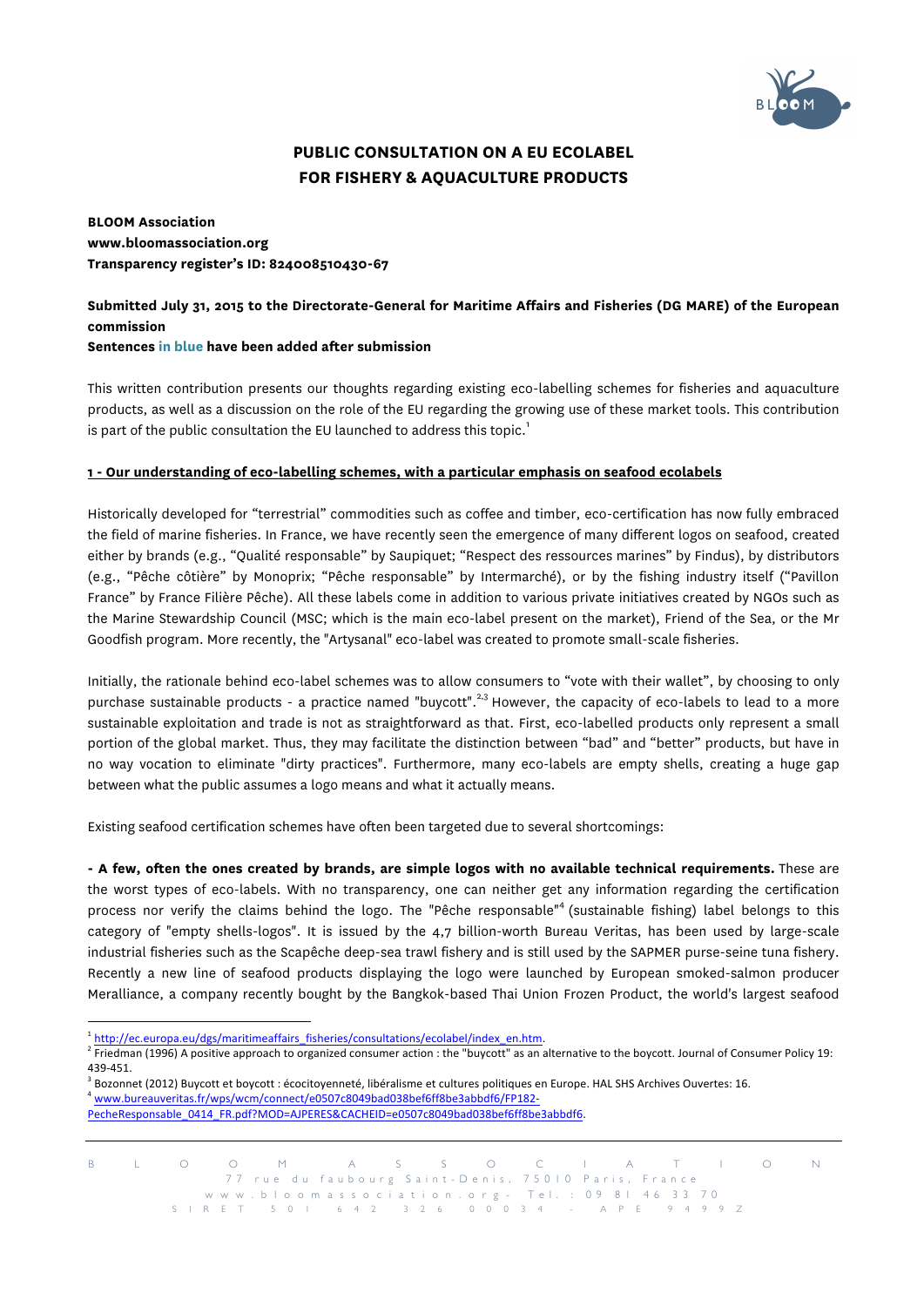

company by sales, through its European Unit MW Brands. However, the technical requirements to obtain the "pêche responsable" logo are kept private (even upon demand)<sup>5</sup> and tailor-made to fit the client's practices, making them utterly obscure, misleading, and pointless from a sustainability perspective.

**- Even when criteria and procedures are available for public scrutiny, few seafood eco-labels are satisfactory with regards to the actual claims on their products' sustainability.** This is in spite of the high stakes in global fisheries and marine habitats conservation. World catches are declining since the late 80s due to overcapacity of global fishing fleets,<sup>6</sup> top-predator species such as tuna and sharks have been particularly impacted, $^7$  discards of unwanted species are still significant (up to 60% in some shrimp trawl fisheries),  $\degree$  a large proportion of the global catch is still not accounted for by officials (Illegal, unreported and unregulated fishing),<sup>9</sup> and industrialized countries are exporting their fishing capacity despite the clear role they have in global overfishing.<sup>10</sup> In this context, to call a fishery "sustainable" is audacious. In fact, certified fisheries commonly use gears that impact the seabed or have adverse effects on ecosystems.<sup>11</sup>

**- In addition, social and economic criteria are often ignored in eco-label decision trees or have only been partially**  taken into account. For example, consumers might expect that social criteria such as "working conditions" be verified throughout the value chain and not only onboard fishing vessels. Such a criterion would be worth discussing in Europe, where 60% of seafood is imported, $12$  often from countries where social standards are much weaker. Economic criteria are also widely absent: despite the clear role of subsidies in overfishing,<sup>13</sup> they are often not taken into account in certification schemes. This is a matter of particular concern to us as the MSC is currently assessing the controversial Scapêche's deep-sea fishery against its standards,<sup>14</sup> which was shown to be 100% subsidized.<sup>15</sup> Subsidies were recently used to object the certification of the South Pacific albacore longline fishery,<sup>16</sup> but this formal objection was rejected by the conformity assessment body. $17$ 

**- Because of the requirements necessary to obtain a logo, certification schemes are often inaccessible to smallscale fishers, implying as an end result for the consumer that most certified products come from the industrial sector.** The MSC, for instance, is highly criticized for certifying "sustainable practices" only among those who can afford the time and cost required to enter its certification process. As a matter of fact, only a few artisanal fisheries can afford it, resulting in most certified fisheries being industrial.

In addition, eco-labels engaging with retailers can become less regarding about the actual sustainability of the products and prioritize getting "sustainable products" in quantity, therefore, preferably certifying the largest fishery clients. An

<sup>11</sup> Christian, et al. (2013) A review of formal objections to Marine Stewardship Council fisheries certifications. Biological Conservation 161: 10-17.

 $12$  EUFOMA (2014) Le Marché Européen du Poisson. European Market Observatory for Fisheries and Aquaculture products, Brussels (Belgium). 64 p.

and-blue-ling-deep-sea.

 $\overline{a}$ 

- certifications/?utm\_source=Undercurrent+News+Alerts&utm\_campaign=2569c1ad59-
- Tuna\_roundup\_Jul\_28\_2015&utm\_medium=email&utm\_term=0\_feb55e2e23-2569c1a.

B L O O M A S S O C I A T I O N 77 rue du faubourg Saint-Denis, 75010 Paris, France www.bloomassociation.org - Tel. : 09 81 46 33 70

SIRET 501 642 326 000 3 4 - APE 9499Z

<sup>5</sup> www.bloomassociation.org/wp-content/uploads/2015/07/Bureau-Veritas-Reponse-Mars-2013-enligne.pdf.

<sup>&</sup>lt;sup>6</sup> Worm, et al. (2006) Impacts of biodiversity loss on ocean ecosystem services. Science Science.

<sup>&</sup>lt;sup>7</sup> Collette, et al. (2011) High value and long life - Double jeopardy for tunas and billfishes. Science 333: 291-292.

<sup>&</sup>lt;sup>8</sup> Kelleher (2005) Discards in the world's marine fisheries: an update. FAO Fisheries Technical 470, Food and Agricultural Organization, United Nations, Rome (Italy). 131 p.

 $9$  Miller and Sumaila (2014) Flag use behavior and IUU activity within the international fishing fleet: Refining definitions and identifying areas of concern. Marine Policy 44: 204-211.

<sup>&</sup>lt;sup>10</sup> Le Manach, et al. (2013) Who gets what? Developing a more equitable framework for EU fishing agreements. Marine Policy 38: 257–266.

<sup>&</sup>lt;sup>13</sup> Sumaila and Pauly (2007) All fishing nations must unite to cut subsidies. Nature 450(7172): 945-945. <sup>14</sup> www.msc.org/track-a-fishery/fisheries-in-the-program/in-assessment/north-east-atlantic/scapeche-roundnose-grenadier-black-scabbard-fish-

<sup>&</sup>lt;sup>15</sup> www.bloomassociation.org/en/analyse-des-comptes-de-la-scapeche.<br><sup>16</sup> www.bloomassociation.org/en/analyse-des-comptes-de-la-scapeche.

<sup>16</sup> www.undercurrentnews.com/2015/07/28/wwf-concerned-over-msc-credibility-after-spate-of-controversial-

<sup>17</sup> www.msc.org/track-a-fishery/fisheries-in-the-program/certified/pacific/cook-islands-tuna/assessment-downloadsfolder/20150127\_CAB\_RESP\_ALB414.pdf.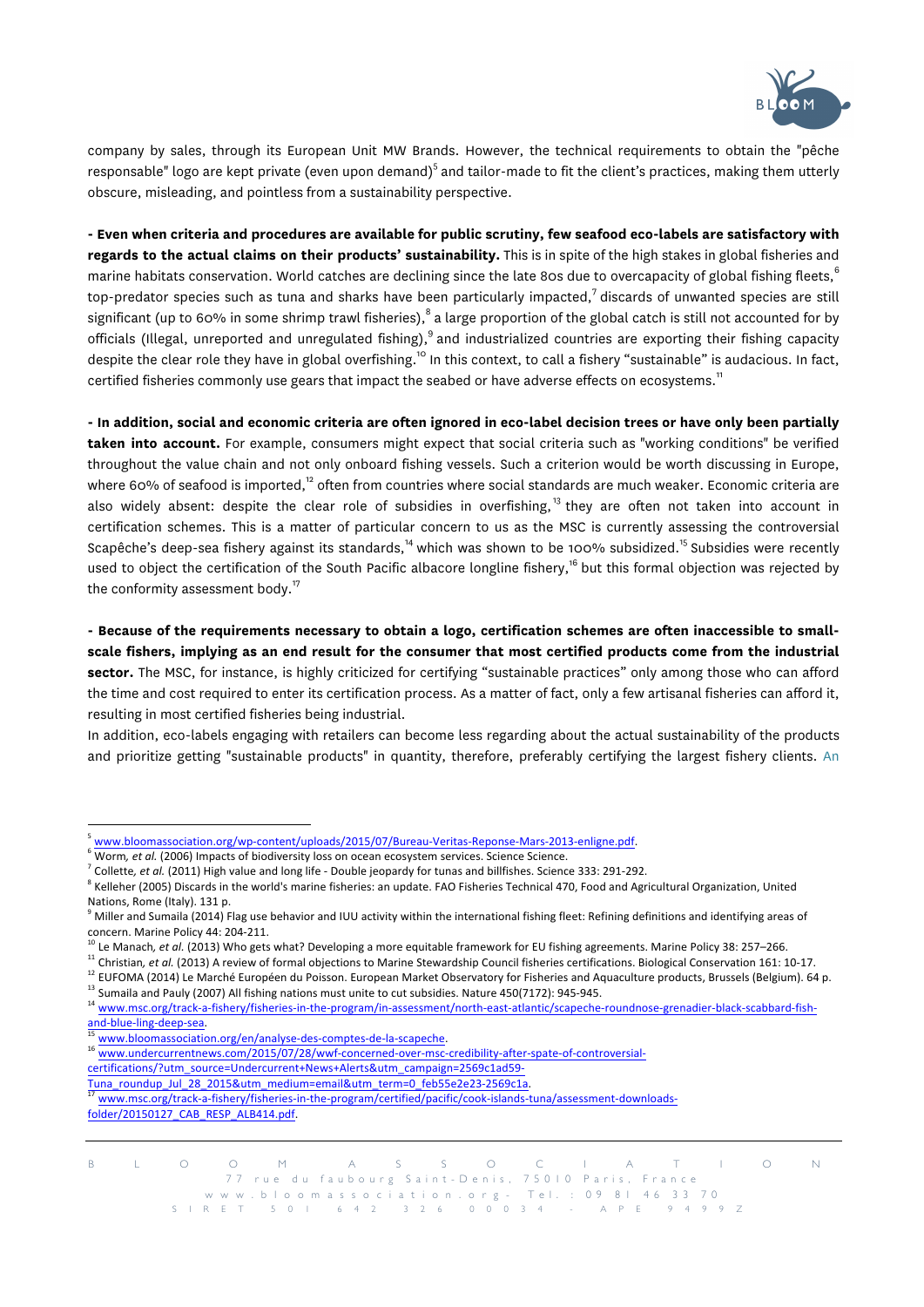

example of such a partnership is the one linking the Walmart multinational company and the MSC in 2012,<sup>18</sup> likely to have influenced the MSC to certify large fisheries to reach Walmart's objective of selling 100% of sustainably-caught fish.<sup>19</sup>

### **2- Thoughts about a new EU seafood eco-label**

**Given the shortcomings discussed in the above section, the proliferation of new initiatives in recent years and the little insight public policies have had on their development, the intention of the Commission to deal with ecolabels is welcomed. However, we are wondering about what has been discussed during the past 10 years on this topic.**

The online consultation questionnaire launched by the Commission<sup>20</sup> is broad in scope and suggests that the Commission is at the initial stage, where it is looking at options for a Union-wide eco-label scheme for fishery and aquaculture products. However, this is a curious approach to ignore the past debate on eco-labelling schemes for fisheries products that occurred 2005. The report of this consultation stated that: $^{21}$ 

"The Commission considers that creating a single publicly administered eco-labelling scheme for fisheries products is neither appropriate or practical. If the private sector sees advantages in and wishes to take the risk of establishing ecolabelling schemes, it should be free to do so, provided that it does not undermine major public policy objectives such as fair competition, objective information and the sound conservation and management of fish stocks."<sup>22</sup>

Having rejected the first option (do nothing) and the second option (create a new eco-label), the Commission concluded that "a third option would be for the Community to specify a set of minimum requirements for voluntary demand-led ecolabelling schemes. Eco-labelling schemes could thus freely develop through public and/or private initiatives as long as they comply with the minimum requirements. The involvement of public authorities would be limited to the registration of eco-labelling schemes, and the verification of their compliance with the minimum requirements. These requirements should cover technical as well as procedural and institutional aspects."

We agree with these statements made 10 years ago: on the one side, we believe that creating an eco-label is not the role of a government, as it should rather be to develop policies to implement sound fisheries management. Creating a public EU eco-label for fisheries will be costly and time-consuming. In addition, using market-tools (created as a palliative for the lack of monitoring or enforcements of regulations) will be seen as a capitulation by public instances. On the other side and given the increasing number of certified but controversial fisheries, we highly doubt that a deregulated market will be able to solve the fisheries crisis.

Therefore, we recommend the same conclusion as the Commission in 2005: a set of minimum criteria should be listed in order to forbid harmful fisheries to access to eco-labelling. Then, **why not start the public consultation by asking citizens about minimum sustainability criteria and what they expect from their seafood? Below, we list several criteria that we deem critical for eco-labelled fisheries:**

l

<sup>&</sup>lt;sup>18</sup> http://news.walmart.com/news-archive/2006/02/06/wal-mart-takes-lead-on-supporting-sustainable-fisheries

<sup>19</sup> Christian, *et al.* (2013) A review of formal objections to Marine Stewardship Council fisheries certifications. Biological Conservation 161: 10-17.

<sup>20</sup> https://ec.europa.eu/eusurvey/runner/Ecolabel.

<sup>&</sup>lt;sup>21</sup> Commission of the European Communities (2005) Communication from the Commission to the Council, the European Parliament and the European Economic and Social Committee. Launching a debate on a Community approach towards eco-labelling schemes for fisheries products.(SEC(2005)840)Brussels (Belgium).

 $2<sup>2</sup>$  Ibid. Commission of the European Communities (2005).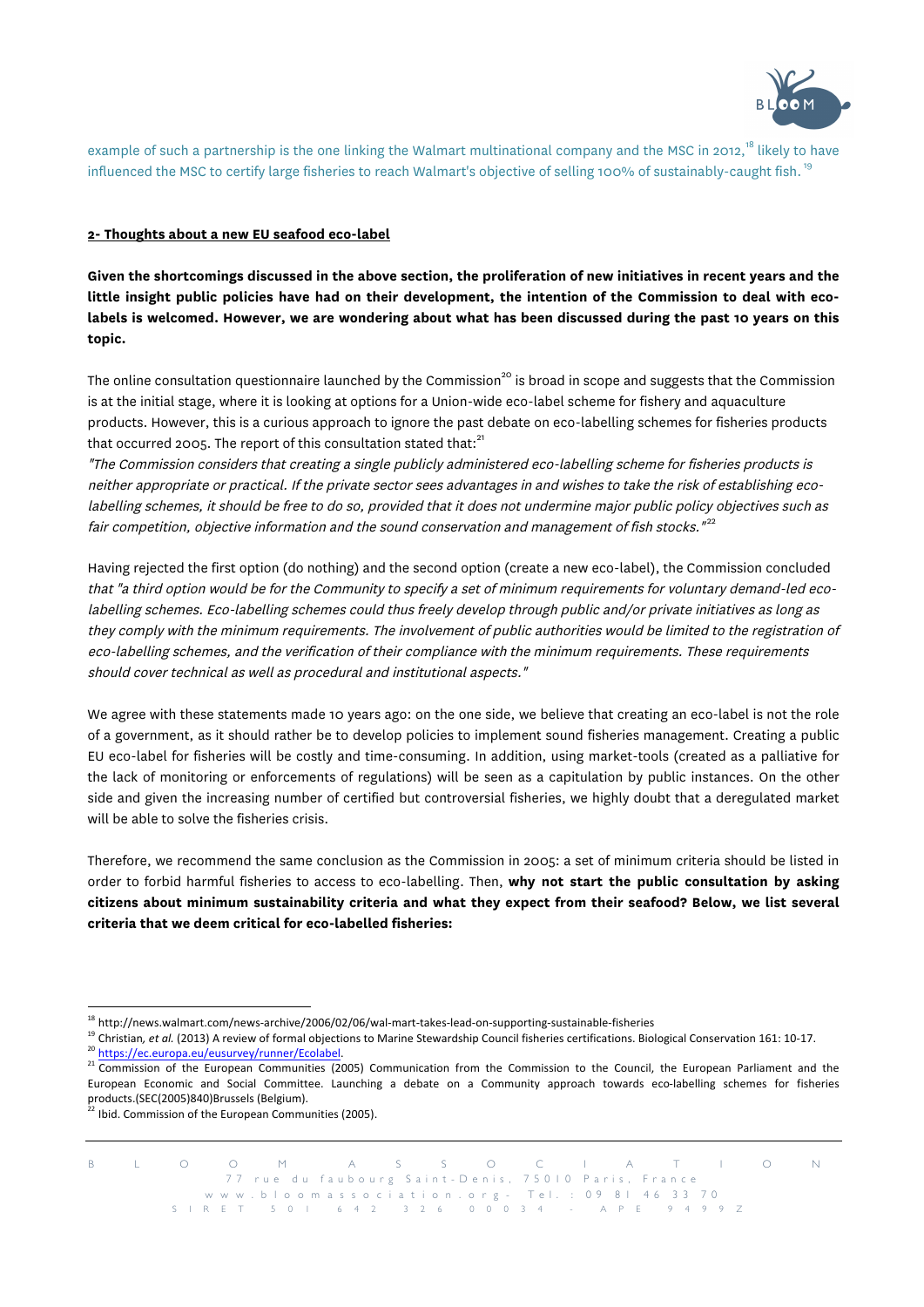

# **a) No logo suggesting the sustainability of a seafood product should enter the market without a minimum of transparency:**

The technical requirements of a label are listed in a document that can vary in length but cannot be limited to a statement of intent. It should at least describe the field of application of the label (what activities / products are to be labelled), the main objectives and vision of the label (what is the purpose of the label? What problems will be addressed), the certification process (what are the various stages until the label is obtained), and the requirements (what are the certification criteria and how are the fisheries scored according to these criteria). The technical requirements may have a different name (e.g., checklist, specifications), as long as the title is explicit enough for citizens to understand what the eco-label is about and that the document is readily accessible.

## **The absence of technical requirements is a complete lack of transparency, which should be addressed by the EU set of minimum criteria.**

### **b) Eco-labels should be consistent with regards to international and EU regulations such as:**

- International Labour Organisation's standards for decent work<sup>23</sup> and its conventions on child labor,  $24$  forced labor, human trafficking, slaverv: $25, 26$
- FAO Voluntary Guidelines for Securing Sustainable Small-Scale Fisheries in the context of food security and poverty eradication;<sup>27</sup>
- FAO Code of conduct for responsible fisheries;<sup>28</sup>
- FAO international guidelines for the management of deep-sea fisheries in the High Seas;<sup>29</sup>
- United Nations' Fish Stocks Agreement;<sup>30</sup>
- EU Marine Strategy Framework Directive<sup>31</sup> and Habitats Directive:<sup>32</sup>
- Council Regulation (EC) No 734/2008 on the protection of vulnerable marine ecosystems in the high seas from the adverse impacts of bottom fishing gears; $^{33}$

In addition, ecolabels should reward "best practices", i.e., they should not be attributed to companies before they have shown to have achieved high standards. As such, applying the precautionary principles when calling a fishery

 $\overline{a}$ 

<sup>26</sup> http://www.ilo.org/global/topics/forced-labour/lang--en/index.htm.

<sup>&</sup>lt;sup>23</sup> http://www.ilo.org/global/standards/lang--en/index.htm

<sup>&</sup>lt;sup>24</sup> www.ilo.org/ipec/facts/ILOconventionsonchildlabour/lang--en/index.htm.

<sup>25</sup> www.ilo.org/global/standards/subjects-covered-by-international-labour-standards/forced-labour/lang--en/index.htm.

<sup>&</sup>lt;sup>27</sup> FAO (2015) Voluntary Guidelines for Securing Sustainable Small-Scale Fisheries in the context of food security and poverty eradication. Rome (Italy). 34p http://www.fao.org/3/a-i4356e.pdf

 ${}^{8}$  FAO (1995) Code of conduct for responsible fisheries. Food and Agricultural Organization of the United Nations, Rome (Italy). 53 p.

<sup>&</sup>lt;sup>29</sup> FAO (2009) International guidelines for the management of deep-sea fisheries in the High Seas Food and Agriculture Organization of the United Nations (FAO), Rome (Italy),  $xy + 73$  p.

 $^{30}$  United Nations (1995) Agreement for the implementation of the provisions of the United Nations Convention on the Law of the Sea of 10 December 1982 relating to the conservation and management of straddling fish stocks and highly migratory fish stocks. Conference on straddling fish stocks and highly migratory fish stocks, 6th session, July 24-August 4, 1995, United Nations, New York, NY (USA). 40 p.

<sup>31</sup> Directive 2008/56/EC of the European Parliament and of the Council of 17 June 2008 establishing a framework for community action in the field of marine environmental policy (Marine Strategy Framework Directive) (Text with EEA relevance); http://eur-lex.europa.eu/legalcontent/EN/TXT/?uri=CELEX:32008L0056

Council Directive 92/43/EEC of 21 May 1992 on the conservation of natural habitats and of wild fauna and flora; http://eur-lex.europa.eu/legalcontent/EN/TXT/?uri=CELEX:01992L0043-20070101

European Union (2008) Council Regulation (EC) No 734/2008 of 15 July 2008 on the protection of vulnerable marine ecosystems in the high seas from the adverse impacts of bottom fishing gears. Official Journal L 201: 8-13.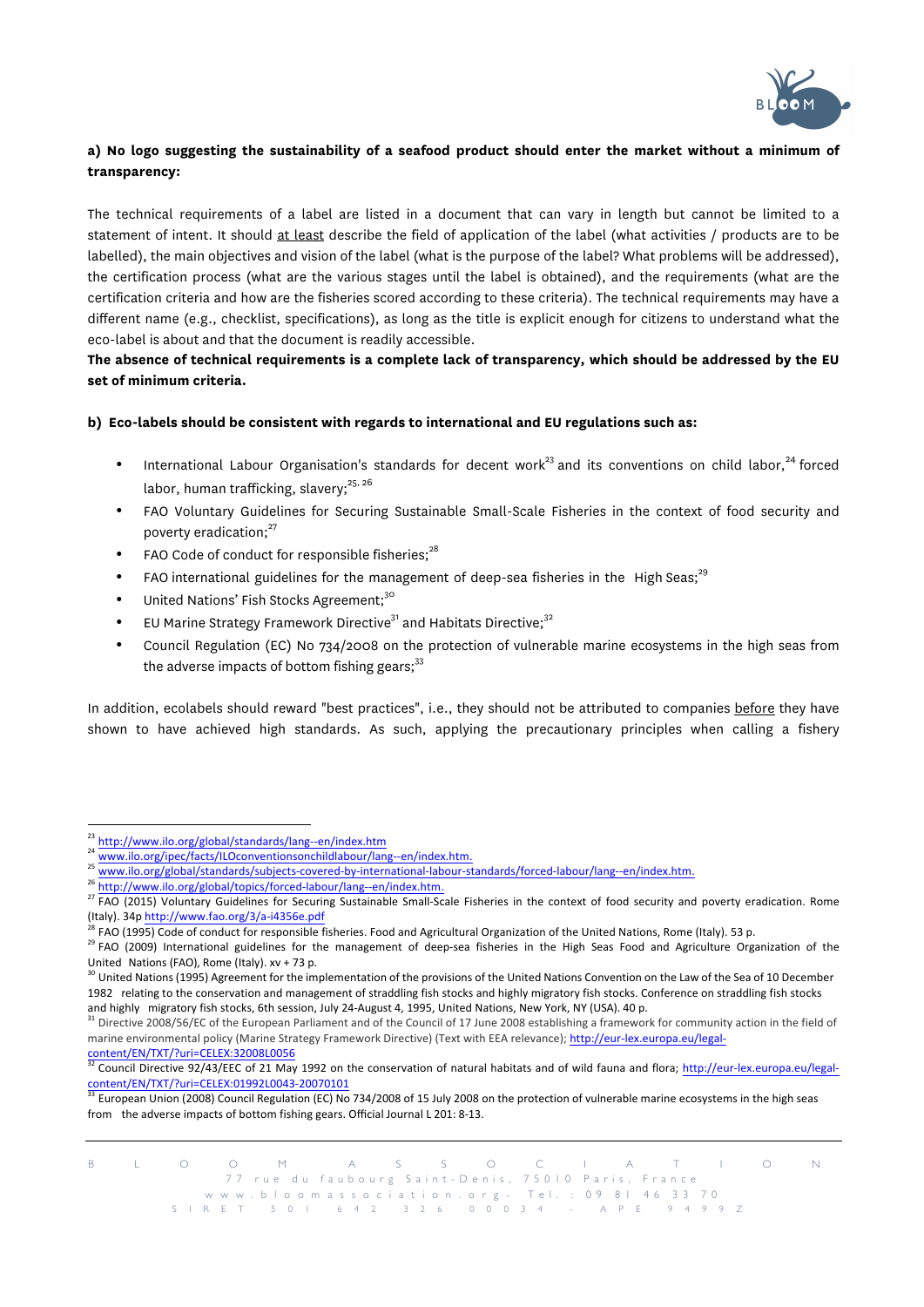

"sustainable" really is a basic criterion to adopt: where there are threats of serious or irreversible damages, the lack of scientific certainty shall not be used as a reason for certifying fisheries.<sup>34</sup>

# **c) "Destructive fishing gear" should be excluded from certification and fisheries using those gears should not be able to even enter the precertification stage**

The responsibility of certain fishing gears in habitat destruction is a major issue acknowledged in the FAO Code of conduct for Responsible Fisheries,<sup>35</sup> and EU law texts such as the Habitats Directive, the Marine Strategy Framework Directive, and the Common Fisheries Policy.<sup>36</sup> Thus, we advocate for a ban of the most destructive fishing gears from all certification schemes. In this respect, the impact of fishing gears used in the EU should be assessed, taking into account the amount of bycatch, the impacts on the sea bottom and the impacts on the ecosystem. Indeed, we noted that the MSC only recognizes poison and dynamite as destructive fishing practices. These two are, however, mostly used by artisanal fishers in developing countries, i.e., those who often have no alternative to fishing and who cannot afford to enter any certification processes anyway. In parallel, some European fisheries, which could be qualified as "destructive" considering the controversies around the gears they use, are still allowed to enter MSC assessments (and sometimes get certified) although they are not even economically sustainable or do not represent a significant number of employments. Therefore, **the list of destructive fishing gears should also include some large and efficient gears used in capitalintensive fisheries, such as:**

- Deep-sea bottom trawling, which is among the most destructive fishing techniques,<sup>37</sup> but which only represents a marginal part of European catches;
- Drifting fishing aggregating devices, used in tropical tuna fisheries and responsible for the bycatch of juveniles and a wide range of fish species;<sup>38</sup>

To be precautious, new fishing gear with no independent assessments, such as pulse fishing or Danish seines, should also not be able to enter any certification processes.

### **d) Forage fisheries should be excluded from certification**

Responsible practices associated with fishing should not only cover the catching of the fish, but also the end use of that catch. Reduction fisheries, also known as 'forage fish' fisheries, are those fisheries associated with reducing wild capture fish to fishmeal and fish oil, both of which are then primarily used as a component in feeds for animals such as pigs, poultry, fish, and pets.<sup>39</sup> From about 33 million tonnes of wild-captured fish (i.e., one third of the global fish catch), 6.2 million tonnes of fishmeal and about 1.3 million tonnes of fish oil will be produced. Europe is a major player in the fishmeal and fish oil sector, landing over 3.5 million tonnes combined of sandeel, Norway pout, capelin, blue whiting, European sprat and herring in 2012 (from the North-East Atlantic FAO Area), most of which was destined for reduction.<sup>40</sup> Europe and other countries such as Russia and China are also very active in reduction fisheries off the coast of West Africa (Maroc, Mauritania, Senegal), essentially targeting sardinella.

Given that these fisheries (i) often occur in countries that heavily depend on such species for food security (such as West African countries) and (ii) that they take the species at the basis of marine ecosystems out of these regions,<sup>41</sup> this activity

l

<sup>&</sup>lt;sup>34</sup> Principle 15. Rio Declaration on Environment and Development, Report of the United Nations Conference on the Human Environment, Stockholm, 5-16 June 1972; http://www.unep.org/Documents.Multilingual/Default.asp?documentid=78&articleid=1163

<sup>&</sup>lt;sup>35</sup> Ibid. FAO (1995).

<sup>&</sup>lt;sup>36</sup> Art.17. Regulation (EU) N°1380/2013 of the European Parliament and of the Council of 11 December 2013 on the Common Fisheries Policy

<sup>37</sup> www.bloomassociation.org/en/our-actions/our-themes/deep-sea/what-is-the-probleme

<sup>38</sup> Davies, et al. (2014) The past, present and future use of drifting fish aggregating devices (FADs) in the Indian Ocean. Marine Policy 45: 163-170.

<sup>&</sup>lt;sup>39</sup> Bailey and Le Manach (2015) Food for feed: the European reduction fisheries. Association BLOOM, Paris (France).

<sup>&</sup>lt;sup>40</sup> FAO (2013) FishStatJ - Software for fishery statistical time series. V2.1.1. Food and Agriculture Organization of the United Nations (FAO), Rome (Italy).

Cury, et al. (2011) Global seabird response to forage fish depletion - one-third for the birds. Science 334: 1703-1706.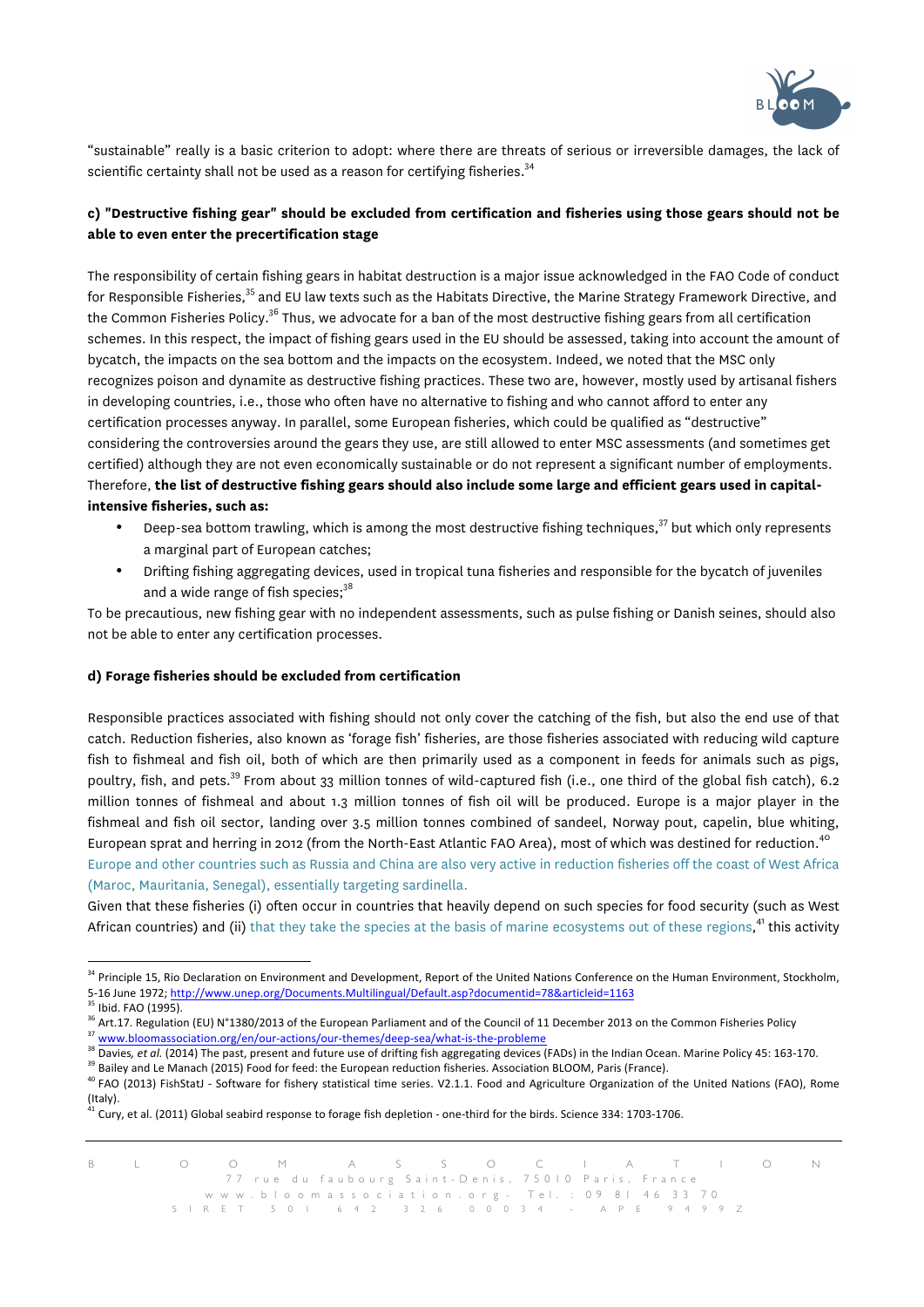

is highly questionable.<sup>42</sup> **At the very least, no fish that is "reduced" but that could otherwise be consumed by humans should ever be labelled as "sustainable".**43, 44, 45

# **e) Heavily subsidized and economically unviable fisheries (i.e. unable to operate without subsidies) should be excluded from certification**

Subsidies are increasingly recognized by governments, researchers and NGOs as a major barrier to the transformation of the fishing sector to an economically viable and environmentally responsible activity, as most of them are harmful to biodiversity and encourage overfishing.<sup>46</sup> The lengthy and vivid debate that occurred at the World Trade Organization during the 'Doha Round' clearly demonstrates that this issue is pressing (e.g., with regards to fuel subsidies<sup>47</sup>) and must be dealt with. The last article asserting these objectives dates from June 2012 (article 173) at the Rio+20 Conference when nations "reaffirm[ed their] commitment in the Johannesburg Plan of Implementation to eliminate subsidies that contribute to illegal, unreported and unregulated fishing and overcapacity, taking into account the importance of this sector to developing countries, and […] reiterate[d their] commitment to conclude multilateral disciplines on fisheries subsidies that will give effect to the WTO Doha Development Agenda and the Hong Kong Ministerial Declaration mandates to strengthen disciplines on subsidies in the fisheries sector, including through the prohibition of certain forms of fisheries subsidies that contribute to overcapacity and overfishing".<sup>48</sup>

It is essential that all eco-certification schemes do promote sustainable fisheries that produce positive social and economic output. It is also essential that fisheries that would not exist without subsidies should not get certified. BLOOM has shown that this was the case for the Scapêche deep-sea bottom trawl fishery.<sup>49</sup>

**We recommend that fisheries relying on public subsidies for the conduct of their fishing activities and failing to achieve long-term economic sustainability should not be able to even access the assessment/certification scheme.** ------------

**In addition to this list of minimum criteria, we would like to develop a couple of other ideas, which could help setting a frame of an acceptable eco-label for the EU:**

### **f) Alternatives to certification by private certification bodies should be authorized**

Currently, most certification schemes are constructed in a similar fashion: the label owner sets the standards; the client pays the certification body to be assessed against these standards. The institutional independence between certification bodies and standard setters is presented as a guarantee of sustainability. This setting, named third-party certification, is currently the most widespread and considered by many as the most credible route for certification. It has gained importance in an era in which auditing applies to almost every sphere of modern life, following political demand for accountability and control.<sup>50</sup>

48 United Nations (2012) Report of the United Nations Conference on Sustainable Development, Rio de Janeiro (Brazil), June20–22, 2012. A/CONF.216/16, United Nations, New York, NY (USA). iv + 120 p.

<sup>&</sup>lt;sup>42</sup> Tacon and Metian (2009) Fishing for feed or fishing for food: increasing global competition for small pelagic forage fish. AMBIO: A Journal of the Human Environment 38(6): 294-302.<br><sup>43</sup> Jacquet, *et al.* (2009) Conserving wild fish in a sea of market-based efforts. Oryx, The International Journal of Conservation: 1-12.<br><sup>44</sup> Jacquet and Pauly (2010) Seafood stewardshi

<sup>&</sup>lt;sup>46</sup> Ibid. Sumaila and Pauly (2007).

<sup>&</sup>lt;sup>47</sup> Harper S, Bevacqua D, Chudnow R, Giorgi S, Guillonneau V, Le Manach F, Sutor T and Sumaila UR (2012) Fuelling the fisheries subsidy debate: agreements, loopholes and implications. Fisheries Research 113(1): 143-146.

<sup>49</sup> http://www.bloomassociation.org/des-flottes-de-peche-deficitaires/

<sup>50</sup> https://www.timeshighereducation.co.uk/books/in-checking-we-trust/157193.article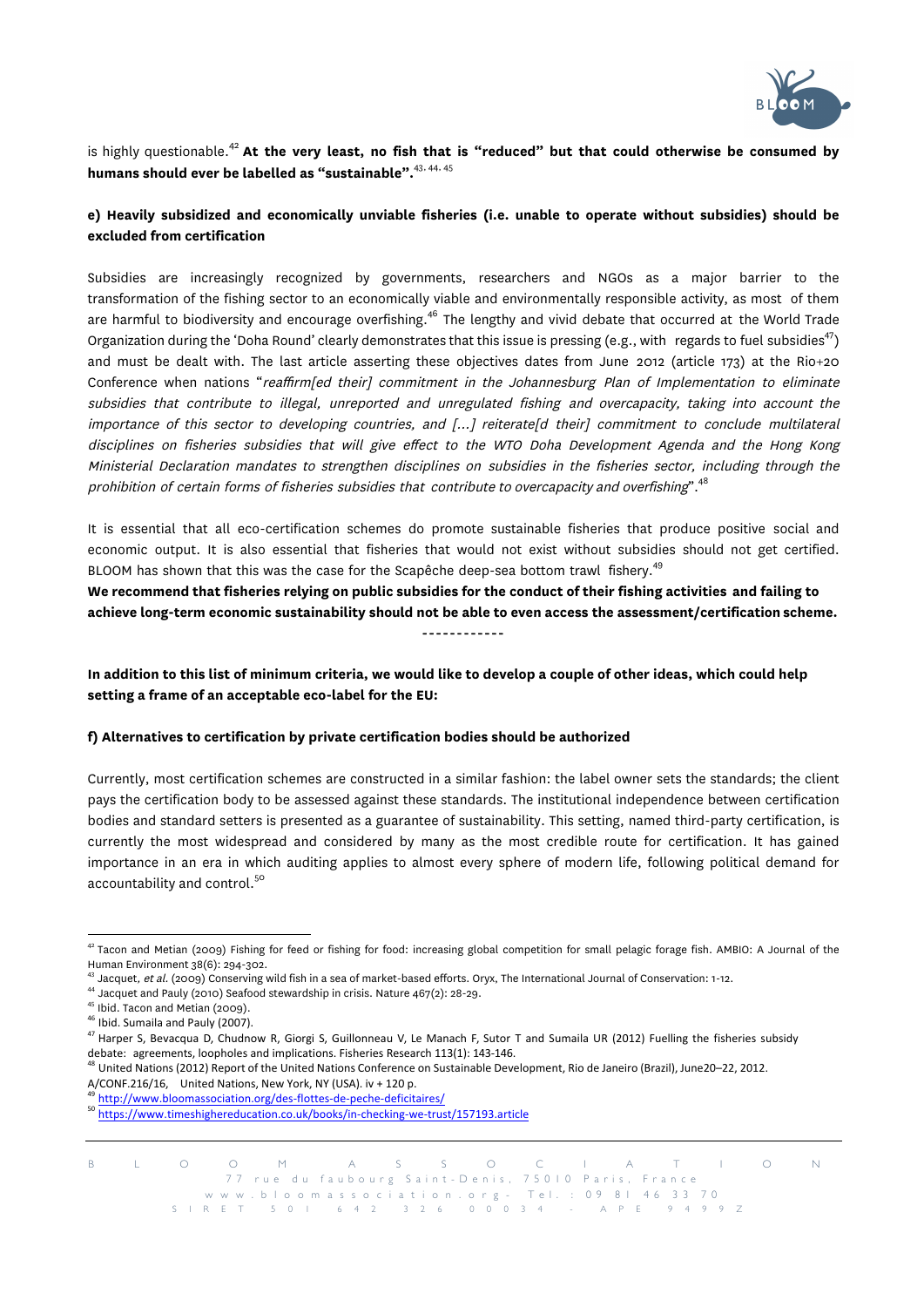

The effects of third-party audits, however, still needs to be empirically investigated. The technical framework put in place for certification by "independent auditors" has sometimes induced misunderstandings of what an "evidence" really is. Auditors in third-party audits mostly rely on specific forms of proof, an approach which automatically disqualifies claims that fit a different format than the one specified by the procedure.<sup>51</sup> Our organization recently witnessed such an absurd situation: during the site visit of the evaluation of Scapêche's black scabbardfish, roundnose grenadier and blue ling fishery, we provided a list of 70+ publications showing the impact of deep-sea bottom trawling fisheries on the sea bottom, but it was not considered as "valid" because none of them specifically addressed the audited area/company.

Another concern about third-party certification is the influence of the commercial relationship between the audited company - the fishery client - and the certification body.<sup>52</sup> It has been suggested by several authors that the auditor's impartiality may be constrained by a kind of financial dependency with the audited company, since only a few certification companies exist.

It is therefore worrisome that third-party auditing is considered by several existing schemes, among which the newly developed public french ecolabel ("Ecolabel Pêche Durable"),<sup>53</sup> as the only acceptable form of proof of sustainability. Alternatives exist: certification schemes adopted certification by peers or internalized the sustainability debate within a local group. A few of these schemes exist in agriculture (e.g., charts, participatory systems); all present advantages worth considering before going blindly for third-party certifications.

### **g) Ensure that disenfranchised groups can access eco-labelling**

Because of the cost and time required to enter certification, small-scale fishers are often absent from such schemes. The MSC, for example, is known for having a bias towards industrial fisheries in developed countries.<sup>54</sup> In a world increasingly governed by the market, it might be important to consider the influence of the economic landscape in which eco-labels develop and whether it is in line with their original goal. In 1995, Elizabeth Dowdswell, then Secretary-General of the United Nations Environment Program, stated, "the market is replacing our democratic institutions as the key determinant in our society". Since then, we have witnessed an accelerated move towards deregulation of the global economy. In fisheries, the advance of neoliberalism incentivized capital intensive and efficient practices through increased investments in technology for capture fisheries, essentially due to "northern" developed countries.<sup>5556</sup> Transnational corporations have been able to build global oligopolies as well as increase their role in the control of production and trade. Within the agro-food system, there is a disproportionate influence of some of the biggest actors on the structure and functioning of the whole system, often not at the advantage of smaller groups of interest.<sup>57</sup> The public sector is losing its capacity to regulate these corporations and the harmful effects of their activities, new forms of private regulations emerged as alternative ways to enforce environmental and social standards.<sup>58</sup> Initially, eco-labels may have been created as a tool to achieve sustainability. Yet, while hundreds of such initiatives have emerged, there is a widespread feeling that eco-labels are currently mostly benefiting their own interests or the ones of their clients, rather than the ecosystems and livelihoods they were supposed to support. **Several experts have expressed their doubts about the ability of the Northern market to ensure better conservation and management of marine capture fisheries in the South.<sup>59</sup>**

<sup>&</sup>lt;sup>51</sup> Silva-Castañeda (2012) A forest of evidence: third-party certification and multiple forms of proof—a case study of oil palm plantations in Indonesia. Agriculture and Human Values 29: 361-370.

<sup>&</sup>lt;sup>2</sup> Ibid. Silva-Castañeda (2012).

<sup>53</sup> http://www.franceagrimer.fr/filiere-peche-et-aquaculture/Appui-a-la-filiere/Innovation-et-qualite/Ecolabel

<sup>54</sup> https://www.msc.org/track-a-fishery/fisheries-in-the-program/certified/certified-fisheries-on-the-map

<sup>&</sup>lt;sup>55</sup> Hadjimichael and Hegland (2016) Really sustainable? Inherent risks of eco-labeling in fisheries. Fisheries Research 174: 129-135.

<sup>&</sup>lt;sup>56</sup> Jacquet (2009) Silent water: a brief examination of the marine fisheries crisis. Environment, Development and Sustainability 11: 255-263.

<sup>57</sup> Österblom, et al. (2015) Transnational Corporations as 'Keystone Actors' in Marine Ecosystems. PLoS ONE 10(5).

<sup>&</sup>lt;sup>58</sup> Ibid. Silva-Castañeda (2012).

<sup>&</sup>lt;sup>59</sup> ICSF (1998) Fish Stakes - The pros and cons of the Marine Stewardship Council initiative: a debate from the pages of SAMUDRA Report. International Collective in Support of Fishworkers, Chennai (India). 39 p.